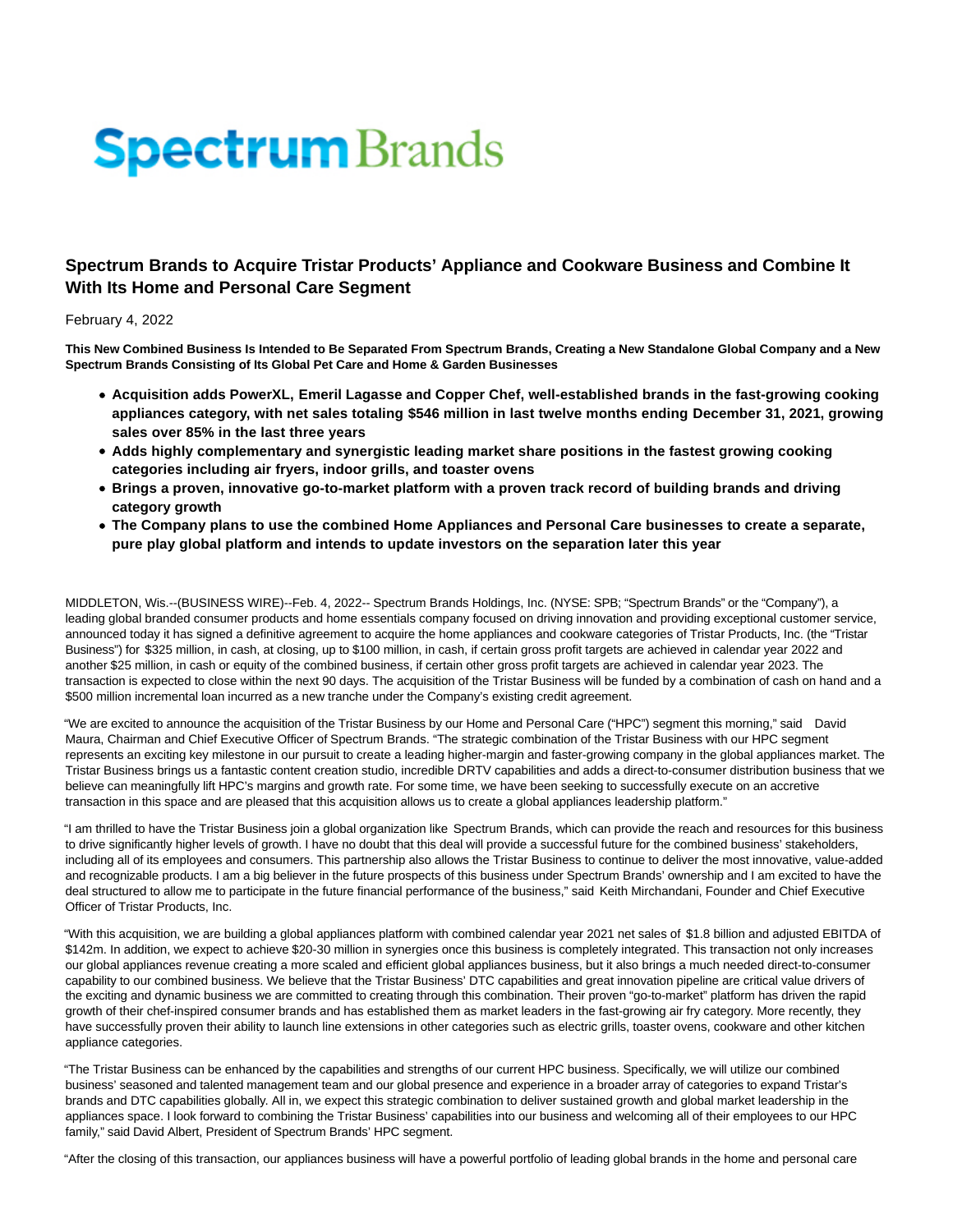appliance space, which will allow us to commence a refresh of our go-forward brand and product strategy and invest with confidence in building brand equity for long-term category growth," said David Maura.

"I am excited to announce our intention to create a separate, pure play global home appliances and personal care company with its own capital structure and separate balance sheet to pursue other M&A and strategic transactions. We are currently considering possible scenarios for the combined business, which include, but are not limited to, a partial or complete spin-off to our shareholders, an initial public offering or a merger with an existing publicly traded entity. Subject to market conditions and transaction dynamics, we intend to update investors on the separation later this year.

"We continue to make good progress on receiving the regulatory approvals required to complete the sale of our Hardware and Home Improvement business to ASSA Abloy for \$4.3 billion. Following completion of the HHI sale and execution of our strategic plan for our HPC business, we envision a Spectrum Brands that is a streamlined, very efficient, higher margin and higher growth pure play Global Pet Care and Home & Garden company. We are assessing these options thoughtfully and believe that creating two pure play businesses, one focused on pet care and home and garden and the other on home and personal care is the best path for us to maximize growth potential and long-term shareholder value," concluded Mr. Maura.

Credit Suisse Securities, RBC Capital Markets and Canaccord Genuity Sawaya Partners acted as financial advisors and Sidley Austin LLP acted as legal counsel to Spectrum Brands on the transaction. Stifel acted as exclusive financial advisor and Venable LLP as legal counsel to Tristar Products.

#### **About Spectrum Brands Holdings, Inc.**

Spectrum Brands Holdings is a home-essentials company with a mission to make living better at home. We focus on delivering innovative products and solutions to consumers for use in and around the home through our trusted brands. We are a leading supplier of shaving and grooming products, personal care products, small household appliances, specialty pet supplies, lawn and garden and home pest control products, and personal insect repellents. Helping to meet the needs of consumers worldwide, Spectrum Brands offers a broad portfolio of market-leading, well-known and widely trusted brands including Remington®, George Foreman®, Russell Hobbs®, Black+Decker®, Tetra®, DreamBone®, SmartBones®, Nature's Miracle®, 8-in-1®, FURminator®, Healthy-Hide®, Good Boy®, Meowee!® , OmegaOne®, OmegaSea®, Spectracide®, Cutter®, Repel®, Hot Shot®, Rejuvenate®**,** Black Flag®, and Liquid Fence®. For more information, please visi[t www.spectrumbrands.com.](https://cts.businesswire.com/ct/CT?id=smartlink&url=http%3A%2F%2Fwww.spectrumbrands.com&esheet=52574165&newsitemid=20220203006038&lan=en-US&anchor=www.spectrumbrands.com&index=1&md5=1cf5b6c9d850776fc6a03e8e4932b879) Spectrum Brands – A Home Essentials Company™

#### **About Tristar Products, Inc.**

Tristar Products, Inc. is industry recognized as the premier direct response market leader worldwide. Tristar is an Inc. 5000 company. Tristar's success relies on our established brands, proven international and domestic distribution channels, media power in more than 100 countries. Tristar has established domestic and international market dominance using a 360-degree approach that includes online, social media, TV media and retail distribution in major retailers around the world.

#### **Forward-Looking Statements**

Certain matters discussed in this press release may be forward-looking statements within the meaning of the Private Securities Litigation Reform Act of 1995. We have tried, whenever possible, to identify these statements by using the words like "future", "anticipate", "intend", "plan", "believe", "expect", "project", "forecast", "could", "would", "should", "will", "may" and similar expressions of future intent or the negative of such terms. These statements are based upon our current expectations of future events and projections and are subject to a number of risks and uncertainties, many of which are beyond our control and some of which may change rapidly, actual results or outcomes may differ materially from those expressed or implied herein, and you should not place undue reliance on these statements. Important factors that could cause our actual results to differ materially from those expressed or implied herein include, without limitation: (1) the ability to consummate the announced transaction on the expected terms and within the anticipated time period, or at all, which is dependent on the parties' ability to satisfy certain closing conditions and our ability to realize the benefits of the transaction; (2) the risk that regulatory approvals that are required to complete the proposed transaction may not be received, may take longer than expected or may impose adverse conditions; (3) our ability to realize the expected benefits of such transaction and to successfully integrate the business; (4) our ability to create an independent Global Appliances business on expected terms, and within the anticipated time period, or at all, and to realize the potential benefits of such business; (5) our ability to successfully separate the Company's Home and Personal Care business and to realize the expected benefits of such separation terms, and within the anticipated time period, or at all; (6) our discretion to conduct, suspend or discontinue our share repurchase program (including our discretion to conduct purchases, if any, in a variety of manners including open-market purchases or privately negotiated transactions); (7) the impact of the COVID-19 pandemic on our customers, employees, manufacturing facilities, suppliers, the capital markets and our financial condition, and results of operations, all of which tend to aggravate the other risks and uncertainties we face; (8) the impact of our indebtedness on our business, financial condition and results of operations; (9) the impact of restrictions in our debt instruments on our ability to operate our business, finance our capital needs or pursue or expand business strategies; (10) any failure to comply with financial covenants and other provisions and restrictions of our debt instruments; (11) the effects of general economic conditions, including the impact of, and changes to tariffs and trade policies, inflation, recession or fears of a recession, depression or fears of a depression, labor costs and stock market volatility or monetary or fiscal policies in the countries where we do business; (12) the impact of fluctuations in transportation and shipment costs, commodity prices, costs or availability of raw materials or terms and conditions available from suppliers, including suppliers' willingness to advance credit; (13) interest rate and exchange rate fluctuations; (14) the loss of, significant reduction in, or dependence upon, sales to any significant retail customer(s); (15) competitive promotional activity or spending by competitors, or price reductions by competitors; (16) the introduction of new product features or technological developments by competitors and/or the development of new competitors or competitive brands; (17) the impact of actions taken by significant stockholders; (18) changes in consumer spending preferences and demand for our products, particularly in light of the COVID-19 pandemic and economic stress; (19) our ability to develop and successfully introduce new products, protect our intellectual property and avoid infringing the intellectual property of third parties; (20) our ability to successfully identify, implement, achieve and sustain productivity improvements (including our Global Productivity Improvement Program), cost efficiencies (including at our manufacturing and distribution operations) and cost savings; (21) the seasonal nature of sales of certain of our products; (22) the effects of climate change and unusual weather activity, as well as further natural disasters and pandemics; (23) the cost and effect of unanticipated legal, tax or regulatory proceedings or new laws or regulations (including environmental, public health and consumer protection regulations); (24) public perception regarding the safety of products that we manufacture and sell, including the potential for environmental liabilities, product liability claims, litigation and other claims related to products manufactured by us and third parties; (25) the impact of existing, pending or threatened litigation, government regulations or other requirements or operating standards applicable to our business; (26) the impact of cybersecurity breaches or our actual or perceived failure to protect company and personal data, including our failure to comply with new and increasingly complex global data privacy regulations; (27) changes in accounting policies applicable to our business; (28) our ability to utilize net operating loss carry-forwards to offset tax liabilities from future taxable income; (29) the impact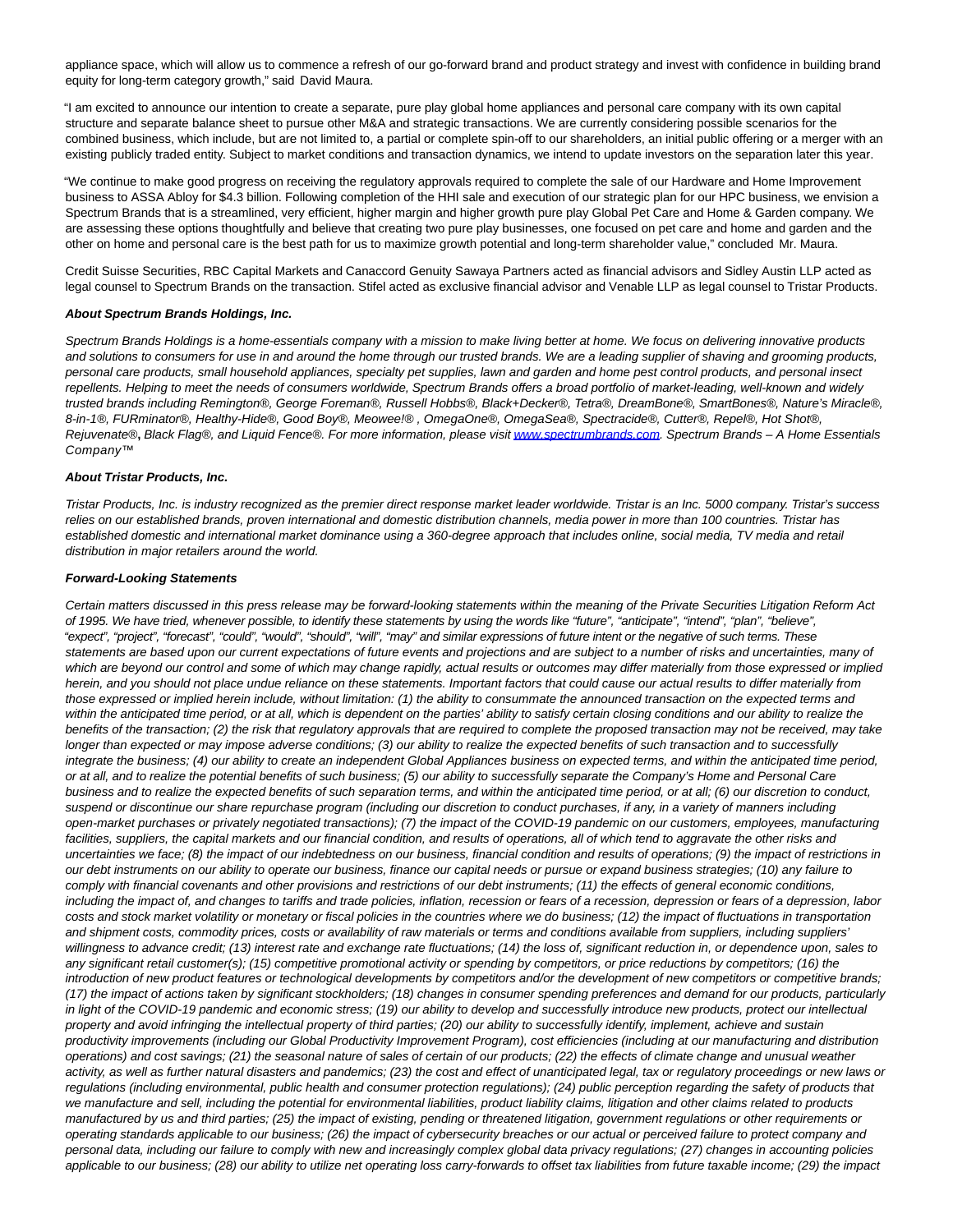of expenses resulting from the implementation of new business strategies, divestitures or current and proposed restructuring activities; (30) our ability to successfully implement further acquisitions or dispositions and the impact of any such transactions on our financial performance; (31) the unanticipated loss of key members of senior management and the transition of new members of our management teams to their new roles; (32) the impact of economic, social and political conditions or civil unrest in the U.S. and other countries; (33) the effects of political or economic conditions, terrorist attacks, acts of war, including any potential conflict in Ukraine, natural disasters, public health concerns or other unrest in international markets; (34) our ability to achieve our goals regarding environmental, social and governance practices; (35) our increased reliance on third party partners, suppliers, and distributors to achieve our business objectives; (36) the ability to consummate the announced Hardware and Home Improvement ("HHI") divestiture on the expected terms and within the anticipated time period, or at all; (37) the risk that regulatory approvals that are required to consummate the proposed HHI divestiture may not be realized, may take longer than expected, or may impose adverse conditions; and (38) the other risk factors set forth in the securities filings of Spectrum Brands Holdings, Inc. and SB/RH Holdings, LLC, including our fiscal 2021 Annual Report and subsequent Quarterly Reports on Form 10-Q.

Some of the above-mentioned factors are described in further detail in the sections entitled "Risk Factors" in our annual and quarterly reports, as applicable. You should assume the information appearing in this press release is accurate only as of the date hereof, or as otherwise specified, as our business, financial condition, results of operations and prospects may have changed since such date. Except as required by applicable law, including the securities laws of the United States and the rules and regulations of the United States Securities and Exchange Commission, we undertake no obligation to publicly update or revise any forward-looking statement, whether as a result of new information, future events or otherwise, to reflect actual results or changes in factors or assumptions affecting such forward-looking statements.

#### **Non-GAAP Financial Measures**

Management believes that certain non-GAAP financial measures may be useful in certain instances to provide additional meaningful comparisons between current results and results in prior operating periods. Within this release reference is made to adjusted earnings before interest, taxes, depreciation and amortization (EBITDA). Adjusted EBITDA is a metric used by management to evaluate segment performance and frequently used by the financial community which provides insight into an organization's operating trends and facilitates comparisons between peer companies, since interest, taxes, depreciation and amortization can differ greatly between organizations as a result of differing capital structures and tax strategies. Adjusted EBITDA also is one of the measures used for determining compliance with the Company's debt covenants. Adjusted EBITDA excludes certain items that are unusual in nature or not comparable from period to period. Spectrum Brands provides this information to investors to assist in comparisons of past, present and future operating results and to assist in highlighting the results of on-going operations. While Spectrum Brands' management believes that non-GAAP measurements are useful supplemental information, such adjusted results are not intended to replace the Company's GAAP financial results and should be read in conjunction with those GAAP results.

The combined sales and EBITDA for the global combined appliances platform consist of (1) the Company's HPC segment with net sales of \$1,261.3 million and adjusted EBITDA of \$79.1 million for the last twelve-month ("LTM") period ended January 2, 2022 and (2) the Tristar Business with net sales of \$546.4 million and an assessed adjusted EBITDA of \$62.9 million for their fiscal year ended December 31, 2021. Reconciliations of all Spectrum non-GAAP measures to the most comparable GAAP measures for the consolidated group and its segments, including the HPC segment, are included in the Company's 2021 Annual Report included in Form 10-k filed with the SEC, and subsequent Quarterly Reports on Form 10-Q, available at the Investor Relation section a[t www.spectrumbrands.com.](https://cts.businesswire.com/ct/CT?id=smartlink&url=http%3A%2F%2Fwww.spectrumbrands.com&esheet=52574165&newsitemid=20220203006038&lan=en-US&anchor=www.spectrumbrands.com&index=2&md5=0684f0957a6a3c3d471db8e751167499) The following is a reconciliation of the adjusted net income from continuing operations to adjusted EBITDA for the HPC segment for the LTM period ended January 2, 2022.

| (in millions, except %)                      | <b>Fiscal Year Ended</b><br>September 30, 2021 | 2022 | <b>Plus: Three Month</b> | 2021 | <b>Less: Three Month</b><br>Period Ended January 2, Period Ended January 3, | <b>LTM Period Ended</b><br><b>January 2, 2022</b> |
|----------------------------------------------|------------------------------------------------|------|--------------------------|------|-----------------------------------------------------------------------------|---------------------------------------------------|
| Net income from continuing operations \$46.1 |                                                | \$   | 19.0                     | \$   | 38.2                                                                        | \$<br>26.9                                        |
| Depreciation and amortization                | 44.0                                           |      | 7.8                      |      | 8.8                                                                         | 43.0                                              |
| <b>EBITDA</b>                                | 90.1                                           |      | 26.8                     |      | 47.0                                                                        | 69.9                                              |
| Restructuring and related charges            | 9.1                                            |      | 0.6                      |      | 2.6                                                                         | 7.1                                               |
| Transaction related charges                  | 3.4                                            |      |                          |      | 1.3                                                                         | 2.1                                               |
| <b>Adjusted EBITDA</b>                       | \$<br>102.6                                    | \$   | 27.4                     | \$   | 50.9                                                                        | \$<br>79.1                                        |
| <b>Net Sales</b>                             | \$<br>1,260.1                                  | \$   | 379.7                    | \$   | 378.5                                                                       | \$<br>1,261.3                                     |
| Adjusted EBITDA Margin                       | 8.1%                                           |      | 7.2%                     |      | 13.4 %                                                                      | 6.3%                                              |

The impact from the Company's corporate adjustments attributable to income tax expense, interest expense, and share based compensation are not reflected in the reconciliation of non-GAAP measures for the HPC segment, but such adjustments would not impact the adjusted EBITDA figure as presented. The operating results of the Tristar Business consist of unaudited financial information provided by Tristar Products, Inc., for the fiscal year ended December 31, 2021, including the operating results attributable to the combined businesses of the home appliances and cookware categories, plus an allocation of certain corporate costs from Tristar Products, Inc. that would be assumed with the acquisition of the Tristar Business. Adjustments to Adjusted EBITDA may not be consistent to those adjustments presented and disclosed by Spectrum Brands.